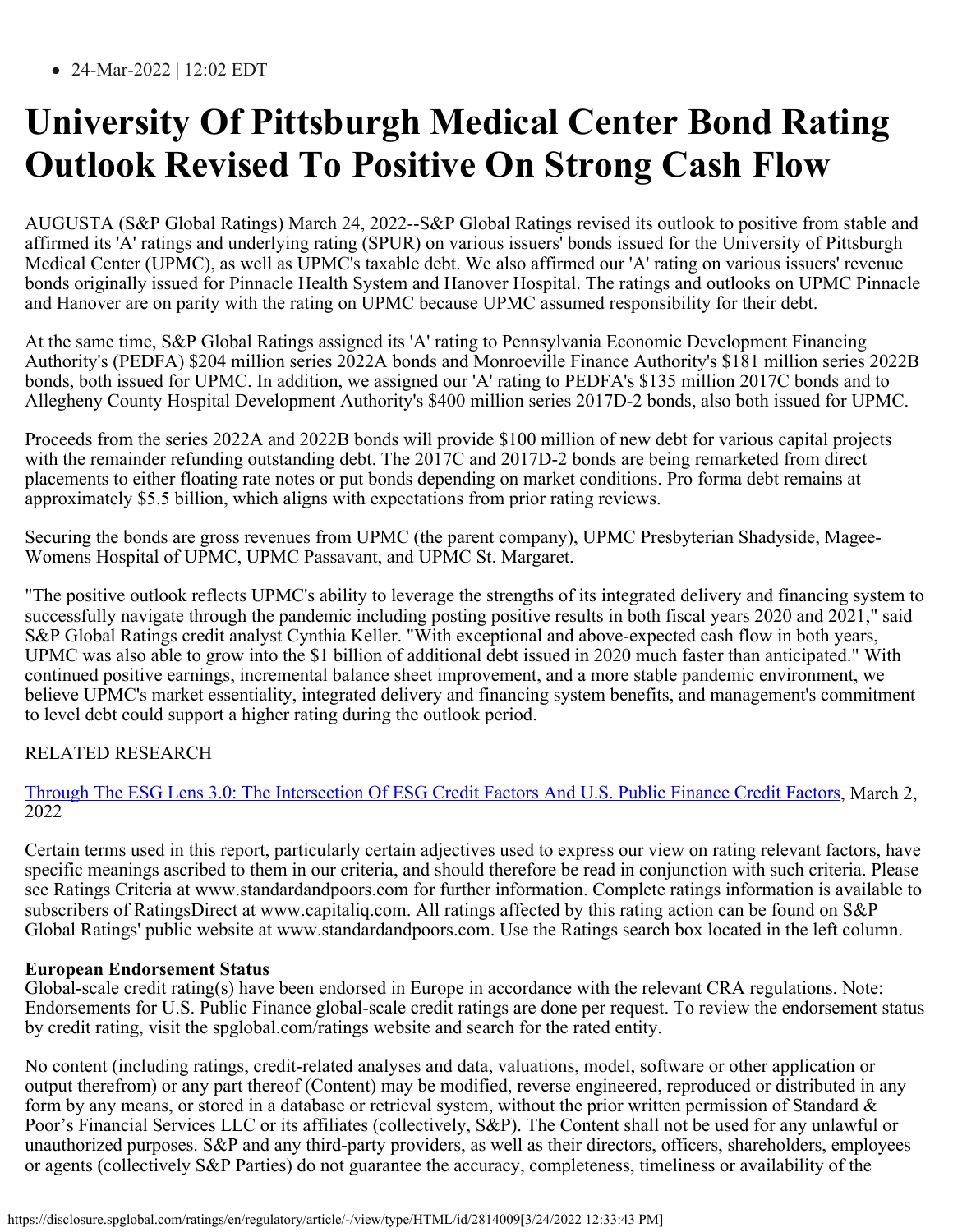Content. S&P Parties are not responsible for any errors or omissions (negligent or otherwise), regardless of the cause, for the results obtained from the use of the Content, or for the security or maintenance of any data input by the user. The Content is provided on an "as is" basis. S&P PARTIES DISCLAIM ANY AND ALL EXPRESS OR IMPLIED WARRANTIES, INCLUDING, BUT NOT LIMITED TO, ANY WARRANTIES OF MERCHANTABILITY OR FITNESS FOR A PARTICULAR PURPOSE OR USE, FREEDOM FROM BUGS, SOFTWARE ERRORS OR DEFECTS, THAT THE CONTENT'S FUNCTIONING WILL BE UNINTERRUPTED OR THAT THE CONTENT WILL OPERATE WITH ANY SOFTWARE OR HARDWARE CONFIGURATION. In no event shall S&P Parties be liable to any party for any direct, indirect, incidental, exemplary, compensatory, punitive, special or consequential damages, costs, expenses, legal fees, or losses (including, without limitation, lost income or lost profits and opportunity costs or losses caused by negligence) in connection with any use of the Content even if advised of the possibility of such damages.

Credit-related and other analyses, including ratings, and statements in the Content are statements of opinion as of the date they are expressed and not statements of fact. S&P's opinions, analyses and rating acknowledgment decisions (described below) are not recommendations to purchase, hold, or sell any securities or to make any investment decisions, and do not address the suitability of any security. S&P assumes no obligation to update the Content following publication in any form or format. The Content should not be relied on and is not a substitute for the skill, judgment and experience of the user, its management, employees, advisors and/or clients when making investment and other business decisions. S&P does not act as a fiduciary or an investment advisor except where registered as such. While S&P has obtained information from sources it believes to be reliable, S&P does not perform an audit and undertakes no duty of due diligence or independent verification of any information it receives. Rating-related publications may be published for a variety of reasons that are not necessarily dependent on action by rating committees, including, but not limited to, the publication of a periodic update on a credit rating and related analyses.

To the extent that regulatory authorities allow a rating agency to acknowledge in one jurisdiction a rating issued in another jurisdiction for certain regulatory purposes, S&P reserves the right to assign, withdraw or suspend such acknowledgment at any time and in its sole discretion. S&P Parties disclaim any duty whatsoever arising out of the assignment, withdrawal or suspension of an acknowledgment as well as any liability for any damage alleged to have been suffered on account thereof.

S&P keeps certain activities of its business units separate from each other in order to preserve the independence and objectivity of their respective activities. As a result, certain business units of S&P may have information that is not available to other S&P business units. S&P has established policies and procedures to maintain the confidentiality of certain non-public information received in connection with each analytical process.

S&P may receive compensation for its ratings and certain analyses, normally from issuers or underwriters of securities or from obligors. S&P reserves the right to disseminate its opinions and analyses. S&P's public ratings and analyses are made available on its Web sites, [www.spglobal.com/ratings](https://www.standardandpoors.com/ratings) (free of charge), and [www.ratingsdirect.com\(](http://www.ratingsdirect.com/)subscription), and may be distributed through other means, including via S&P publications and third-party redistributors. Additional information about our ratings fees is available at [www.spglobal.com/usratingsfees](https://www.spglobal.com/usratingsfees).

Any Passwords/user IDs issued by S&P to users are single user-dedicated and may ONLY be used by the individual to whom they have been assigned. No sharing of passwords/user IDs and no simultaneous access via the same password/user ID is permitted. To reprint, translate, or use the data or information other than as provided herein, contact S&P Global Ratings, Client Services, 55 Water Street, New York, NY 10041; (1) 212-438-7280 or by e-mail to: research request@spglobal.com.

### **Contact the analysts:**

# **Cynthia S Keller**

Primary Credit Analyst, Augusta